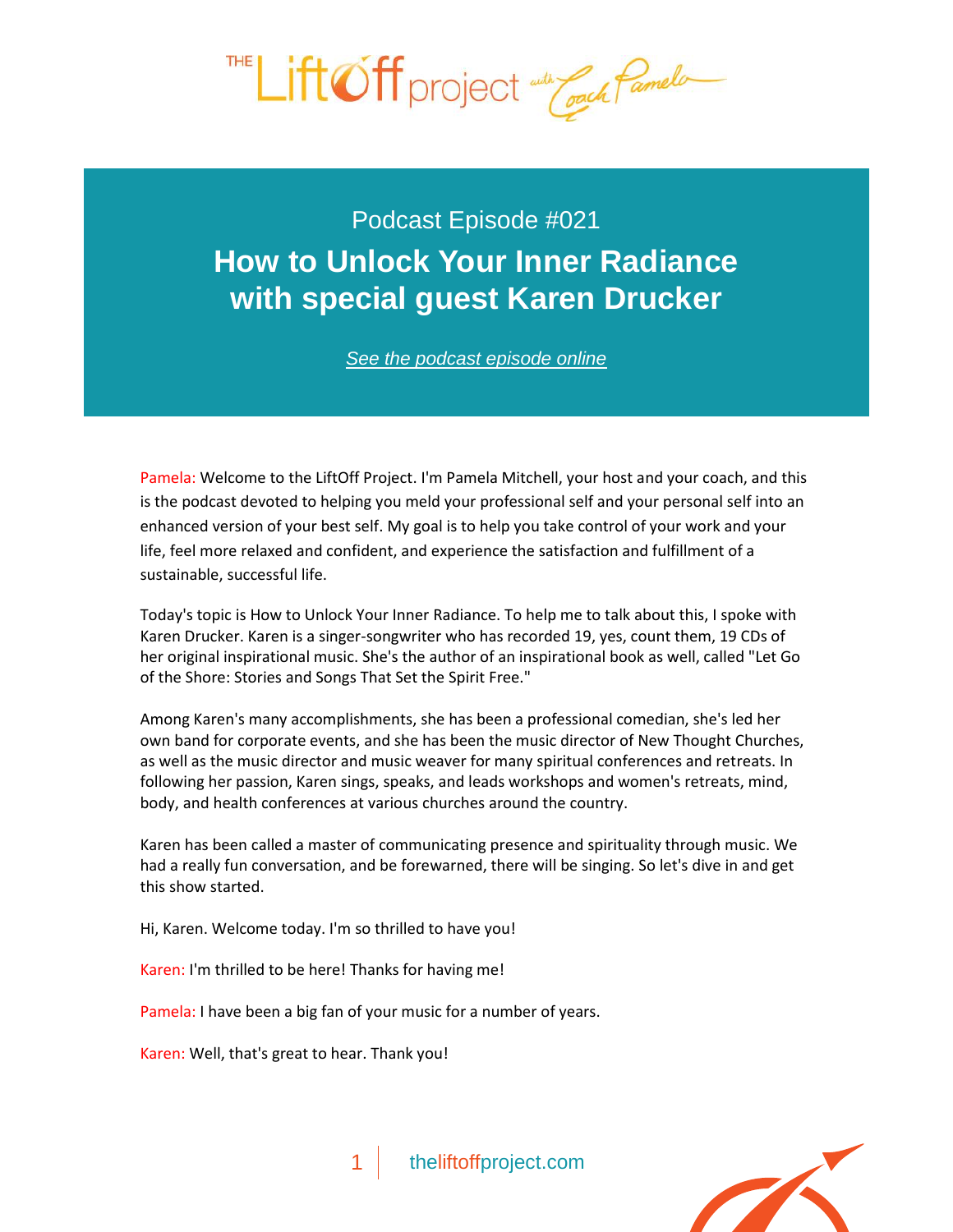

Pamela: I know. I was so thrilled, because actually, my mom attended a workshop at a conference, and I didn't even know you gave workshops. I was so excited, so why don't you tell us, me and the listeners, a little bit about that, because I thought of you mostly as a musician. What else are you doing?

Karen: Well, this is what I love, and this is why with the work you're doing and what I'm doing, it's perfect that we meet. I really believe that our spirit or our soul calls us out to whatever it is that we're supposed to be doing next. Reading through some of the stuff that I read about you, it's like the idea that you were frustrated with what you were doing, it's like the spirit is calling you to do something bigger. For years, I was making my living as a wedding singer. I was in New York, New York and Evergreen every weekend.

Pamela: Which is like the eighth circle of hell, right?

Karen: Oh, yes, but I made my living doing it. I was very comfortable. I was singing in Bar Mitzvahs and you name it, I was there singing. It really wasn't until I found more of a spiritual path that I started singing in New Thought churches and started to write my own songs with a more positive message. It's really like building blocks. It's like each phase that I went through was really a reinvention. It really is. It was like, "All right, this worked for me at one point. Why am I getting knots in my stomach now? Why am I miserable? Why am I having no energy?" Each time I would get to that place, it's like, "Well, okay. What's next?" I had no idea, but each thing slowly presented itself to me. The fact that I'm facilitating women's retreats and doing key-note talks and everything, that was so not even on my radar.

## Pamela: Oh my god!

Karen: It just wasn't. Here I'm just this singer, and then I started to sing in these spiritual places and these churches and mind body health conferences, and again, I'm just a singer. If anything, I am doing music behind famous authors. That's their role. They're out in front, and I'm just the little musician that's behind them singing a few songs.

One of my favorite stories to tell is that I was doing some really big conference, and I was supposed to wait onstage while the author did their thing. They said they were going to use me for a meditation, so why don't you stay on stage, but they somehow, in the middle of their talk, just forgot that I was there. I'm sitting there waiting and waiting and waiting for my queue to go on, and I realized that the frustration I was feeling of like, "Well, am I supposed to sit here and just keep waiting for them to give me my queue? I'm up in front of 2,000 people sitting on this awful piano bench," and finally, I realized I was getting more and more hot. I could feel my skin getting hot, and I realized that's when I could finally hear this voice saying, "You're getting frustrated because you're really supposed to be out in front. You're supposed to be the one doing the talk. You're supposed to be expressing more of who you are."

From that place, that's when I started to reinvent my life and developing my talks based on my songs. In all of my talks, we start off with a song and end with a song, and from that place, I also

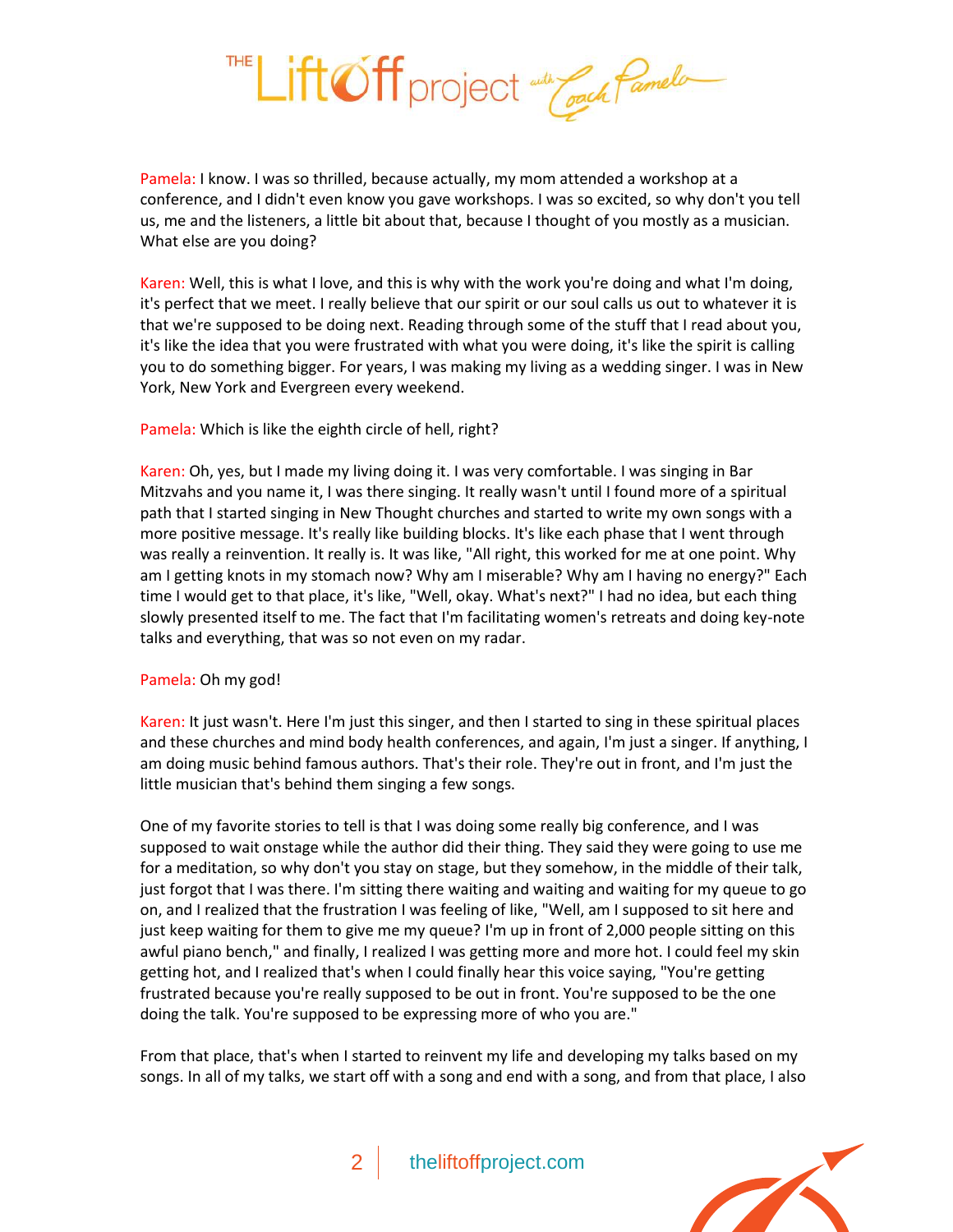

started to develop these retreats because people wanted to talk more about the subject, and that's what I'm doing today.

Pamela: Tell us how you come up, because so much of your music, all of your music really, is very much positive, it's very much about the affirmations. Each one has a message that I can personally attest to. They just hit right to my heart, and also, they draw on a bunch of different musical traditions. Talk about marrying these positive philosophies with the different musical traditions and how that gets inside of us and opens us up.

Karen: Well, it's a few things. First of all, I always say whenever I do a concert, you get to see what all my issues are because that's what I write about. People come up to me and go, "Oh, you seem like you really have this down," and it's like, "No!" I'm writing songs as affirmations to me because I'm working on my prosperity, I'm working on learning how to say no to things. What I learned years ago was when I just used little yellow stickies and stuck them all over the mirror and in my car saying, "You have thin thighs," and, "Money is coming to you," and, "You're a foxy babe," it didn't really do anything until I started singing those. I started to notice that when I would sing them, they would go into my being.

I started to really look at, "Well, if this is helping me, how can I look at it on a bigger scale?" I really started to talk to different people about, "Well, what are some of the issues that you're working on?" They were always the same things that I was working on, and I just noticed that if I made a song out of it, especially if it was just some catchy, fun, up-tempo thing, it would hopefully become what is called an "ear worm," where you get this song in your head and you can't get it out of your head. I've had more people come up to me, usually men will come up and go, "Look, Karen. My wife really loves you. I think you're great, but you're driving me crazy, because I can't listen to your songs all the time. I can't get these songs out of my head. It's making me nuts."

I just feel especially if it's a musical style that is fun and it's the blues or it's jazz or it's country or whatever, somehow I'm going to get in there and if you're going through a bad time and you're beating yourself up, hopefully you're going to hear my little voice saying, "I will be gentle with myself. I will be gentle with myself, and I will hold myself like a newborn baby child," and I'll have these phrases that I'm hoping will come up when people go to something. That's really the intention.

Pamela: I can attest that that is the case, because the music, the songs that you sing and that I listen to, they click right back into my brain. The one, "My money is like a bunny. It goes forth and multiplies."

Karen: My money, is like a bunny, it goes forth and multiplies. That gets stuck in your head, so I just really find that when you have songs that are catchy like that and fun, people are going to remember them and they're going to sing them, and hopefully they're going to change their life by changing their thinking.

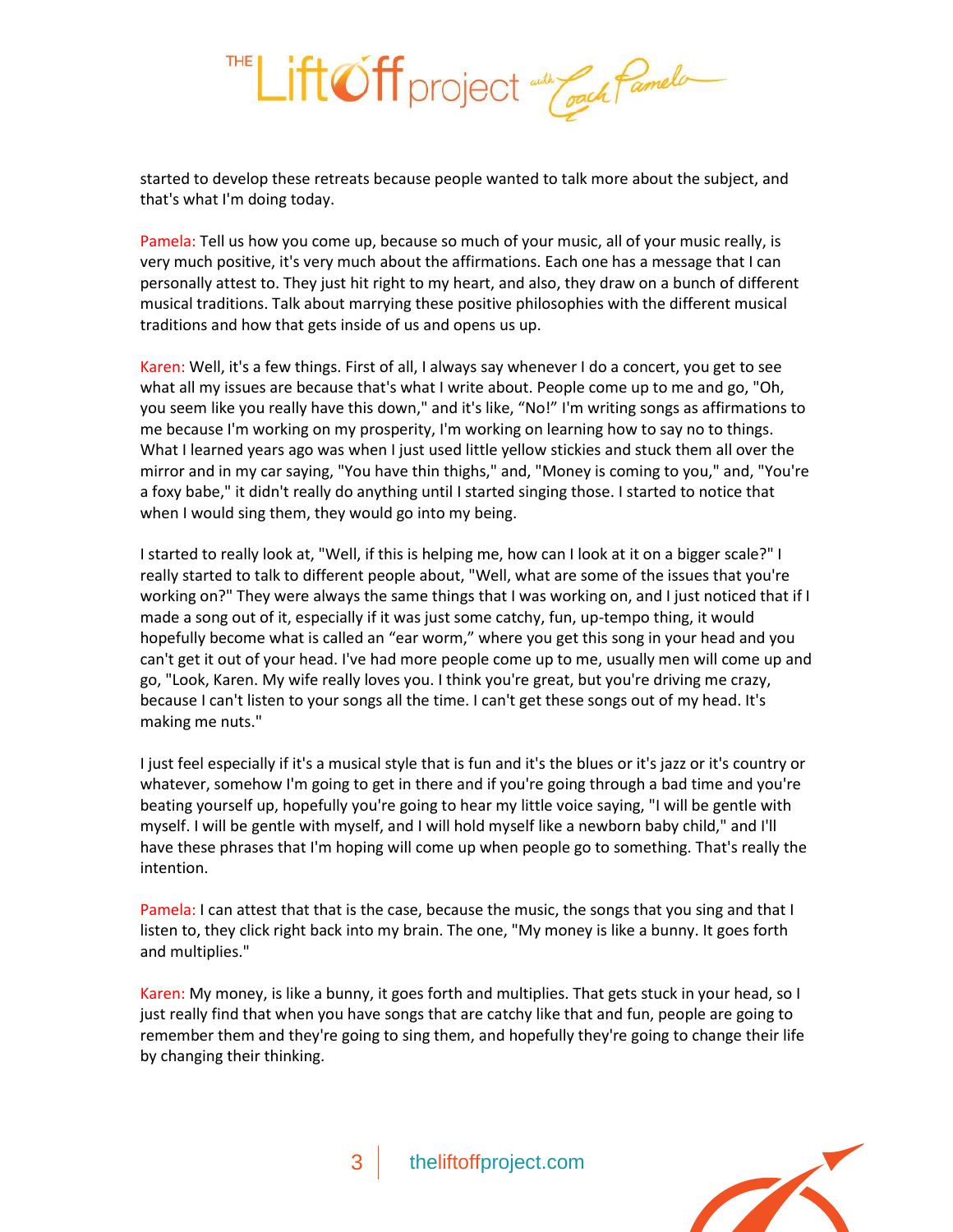

Even more specifically, the way I really got into learning the power of what we're talking about, is really doing more healing music. My mother had cancer. Unfortunately, she passed away, but when she was diagnosed with cancer for the second time, unfortunately, towards the end of her life, she had a mantra that she said. She had an affirmation, and it's just, "I am healed, whole, and healthy," and she would just say that every day. I said, "Well, Mom, I've got to make that a song for you."

I wrote this very simple chant, "I am healed, whole, and healthy. I relax and visualize, I am healed, whole, and healthy. I am well," and I made this little song for her so that when she was going in and doing chemo, especially for me because she was back east and I'm on the west coast, I wanted to be with her every time she did this. I would be with her a lot of the times, but I wasn't living back in Wisconsin at the time. She would just play this little chant over and over and over as she was getting infused with her chemo. I just really felt like this was a mission for me, the idea that having songs that women, anyone, men or women, but specifically women, thinking about some of my friends that were going through cancer, that they could be having these infusions of hopefully something that's going to help them, but then also having an infusion of positive messages and music that's going to relax them and keep their mind in that positive state. The healing music has really been a big part of what I'm all about.

Pamela: Yes, because all of that really does change us biochemically, like what's going on inside us.

Karen: Yes. It does. It releases this oxytocin and it just allows you to relax, and then when you think about if you're going through something painful, whether it's mental or physical, if you're going through something that's painful, the more relaxed you can be around it, the more you can move through it.

Pamela: Right! So talk to us about that, because that's really a calling. In all of the story, and as I'm listening to you talk about your pathway to this, it's really about staying in tune with your calling. What in your life made you decide, or what was your turning point that helped you say, "You know what? I'm going to tune in, and this is what I'm going to do, and I'm going to follow it."

Karen: Well, I think that we actually have a lot of tuning in points. I think sometimes that when people are going through a hard time, they think that they're supposed to have some moment that the skies open up and thunder crashes and angels start singing, and then they go, "Oh, I'm supposed to make a change in my life." Sometimes it can happen like that, but I look at them more like spirit nudges.

I was talking about the concept before, and I'm sure a lot of your listeners have heard a lot about the idea of spiritual two by fours, that you just get really whacked when you're supposed to look at something, but I think sometimes it's more like these internal little nudges from the spirit of just being so tuned in that you can go, "That doesn't feel good anymore," or you get that little knot in your stomach. In my case, I think I was just starting to notice that with jobs

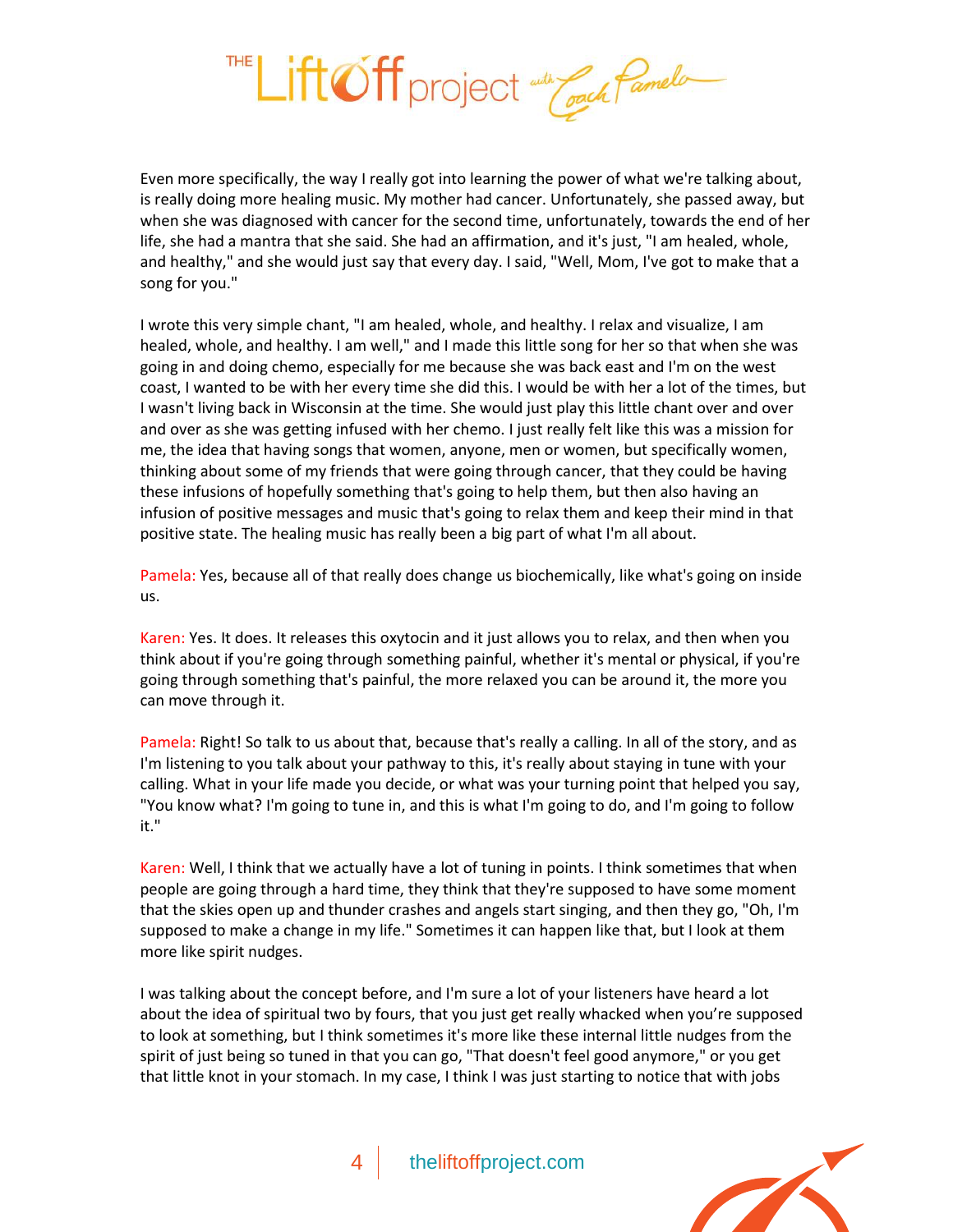

that I was doing, certain things that I was doing, they were fine six months earlier. Fine. I had no problems, and then all of a sudden, I'm noticing my energy is getting really low or I'm getting those little knots in my stomach or I've got a back ache or I'm getting headaches or something is happening that when you can be quiet enough to tune in, you just say, "What's happening in my body that my mind hasn't caught up with yet, or my heart hasn't acknowledged yet? Something's trying to get my attention." I think in my case; I was a blues singer at one point. In San Francisco, I was singing in all these blues bars, and I'm signing these songs that are all about "my life is in the toilet."

Pamela: Right, because that is the blues, literally, right?

Karen: That's the blues, baby, and I could sing it really good. I could whine all night long. I'm singing these songs every night, and it's like, "No wonder that my life is kind of in the toilet during the day." I'm just kind of going, "Why isn't my life working? Why am I so unhappy?"

It was really funny. It wasn't really until I just got a job completely out of the blue singing at one of these New Thought churches. A friend of mine just said, "Well, what else are you going to do on a Sunday morning? Just come and sing for me, because I have to go and do a job someplace else. Just sub for me on this day," and that's when my life turned around, because all of a sudden I started subbing for her at this church. I didn't do church. I wasn't into that kind of stuff, but the minister's up there saying, "Change your thinking, change your life, watch what the words are that are coming from your mouth. What are you saying? Because whatever you're saying is what your reality is going to be. You're planting those seeds of manifestation every day with every word, every phrase that comes out of your mouth."

I started to really look at my life and go, "All I'm doing is singing about how awful my life is. I don't want that anymore." I started to write these positive message songs, and lo and behold ...

Pamela: Things turn around. You have a song that says ... I can't remember. It's something about, "I don't have the right to sing the blues anymore."

Karen: Yes. I lost the right to sing the blues.

Pamela: I love that song. I used to blast that song. I was like, "That's right! I lost the right to sing the blues."

Karen: Yes. It's one of my favorite songs to sing. That's probably my real turnaround song, because it's a comedy song, but it's basically just saying, "When life gets this darn good, you lost the right to sing the blues," because I'm talking about how my house is Feng shui and my bills are paid and everything's looking good. I can't whine anymore.

Woke up this morning, something wasn't right.

My poor head was throbbing because I tossed and turned all night.

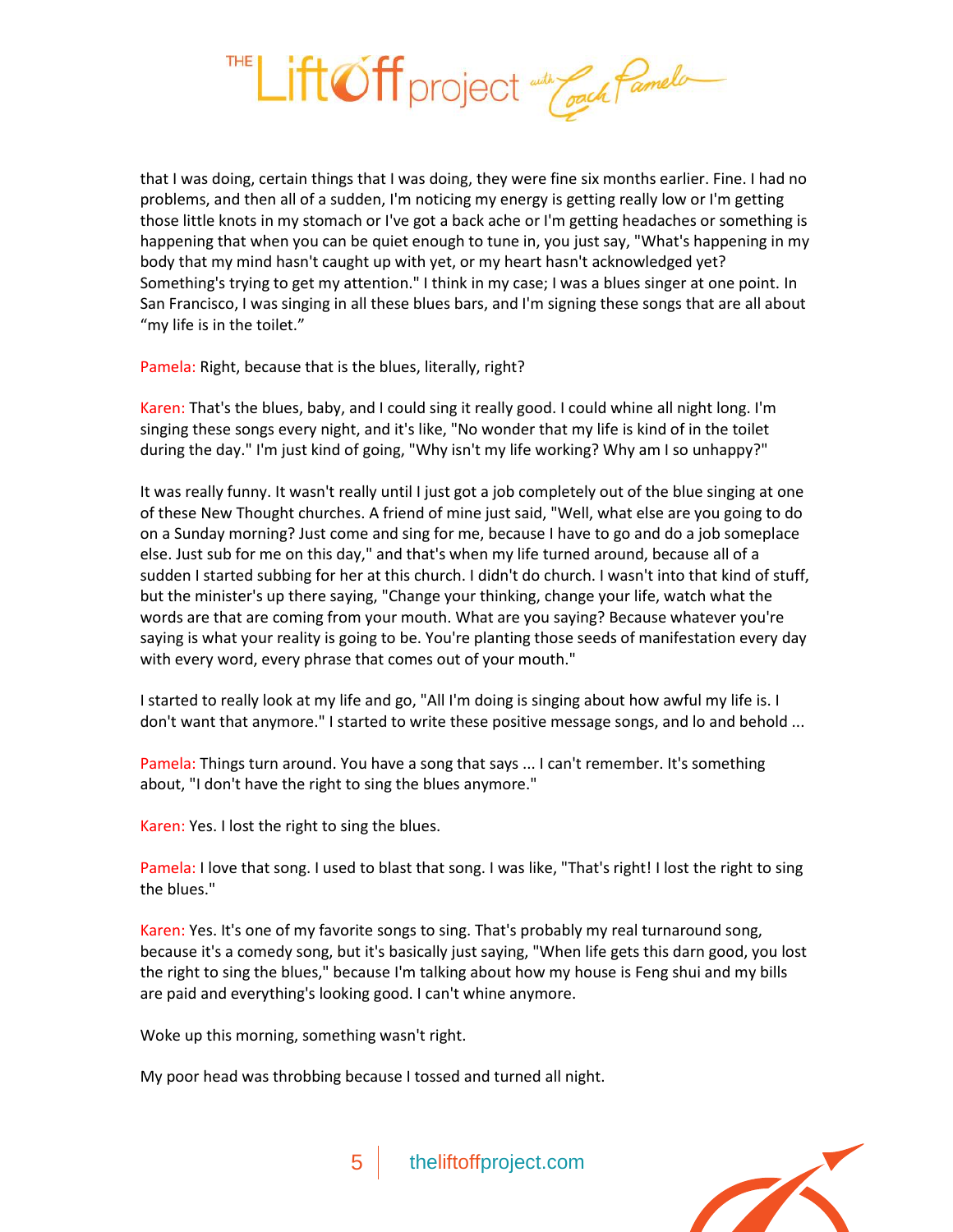

This unfamiliar feeling that shook me up inside,

The truth, it was revealing that a part of me had died,

So I called my higher self. She gave me the bad news.

She said, "Your life is just too good, you lost the right to sing the blues."

What I have done with all my songs is really look at whatever issues that are going on for me. One of my favorite songs to sing is, "I Don't Have to Be Perfect." It goes, "I don't have to be perfect. I'm doing the best I can. I give myself permission to be just who I am." Just that little song can completely help me when I'm getting stressed out over a talk I'm going to do or a concert or whatever, it's like, "Wait a minute. I'm doing the best I can. Lighten up here, girl." Just have fun. That's what life wants. That's what the spirit wants. That's what God wants. Just share your gift, be who you are, stop thinking everyone's judging you. Just go out there and have a good time. That's when it works.

Pamela: That is truly the power of it. One of the talks that you gave, I see, is, "Let My Big, Brilliant Beam of Radiant Light Shine."

Karen: Well, that was based on my song "Shine." It goes, "I let my big, bright, brilliant beam of radiant light shine."

Pamela: I love that song. What's the real message behind that? If we wanted to unlock our inner radiance using your music, what will we do?

Karen: That's a great question. It's interesting, because some of the lines in that song really talk about just surrendering and lightening up. I think that's a lot of what it is. I have another song called "Lighten Up." "Don't take it so seriously. Lighten up. Just trust the mystery." I think that when we take ourselves so seriously and make everything be so important, then it's like there's this garden hose and it has all your life force in it, and your creativity, and your love, and your gifts to the world, and when we get so constricted with worrying about what other people are going to think and letting our inner critic run the show and just not surrendering to the miracle of life, it's like we step on that hose and we just cut the circulation off.

That's why a lot of my songs really use the word surrender. I mean, "I relax, let go, release, and surrender." I have so many songs that use that word, because I think a lot of it is letting go. It's letting go of thinking you have to be perfect, giving yourself permission to just do things at the level that feel good to you, and you're being gentle with yourself, you're not beating yourself up for what it's supposed to look like. You're just sharing your gift and lightening up. I think that's really it.

Pamela: That's really it. We could talk forever, we really could.

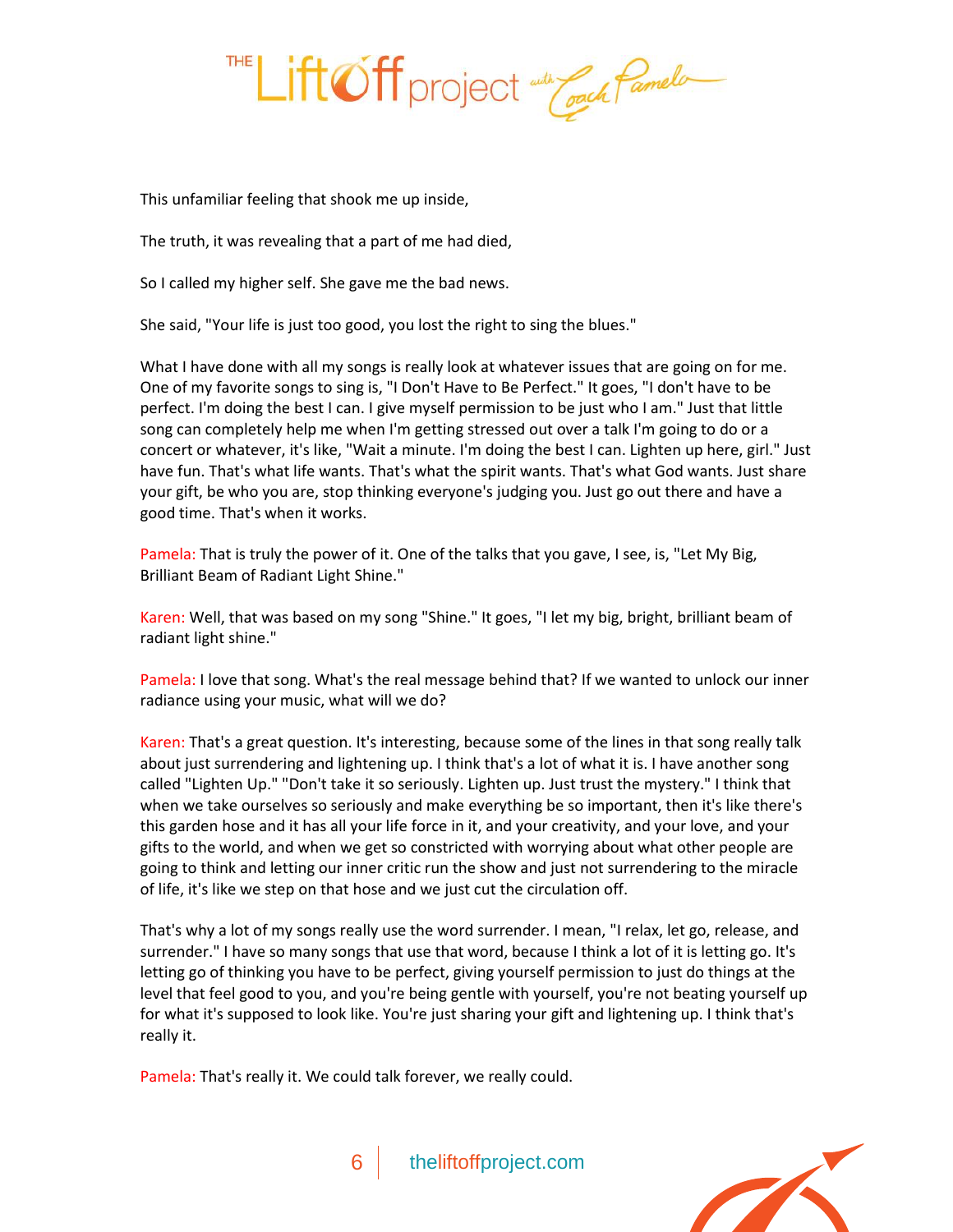

Karen: Yes. I get that!

Pamela: Exactly. Let me wrap up by asking you what kind of advice you would have for our listeners who literally could go through your music and put together a playlist of the ways that they want to change their lives and do that. What kind of advice would you have to help our listeners with that?

Karen: I could answer that question a bunch of different ways. I actually thought for a minute of specific songs. If someone's going through a real change in their life, I wrote a song called "The Call," which is off of an album called The Call, and one of the lines in that song says, "Pain pushes till the vision pulls." It's really like that. Sometimes you have to allow the pain to be there in order to get clear on the vision. The chorus says, "I feel the call is something more. I feel the call to be someone I've never been before. I feel the call is something more, and it's asking me what am I here for?" That's a song that I've had a lot of people going through transitions say that they listen to a lot.

I also have a song called "This Too Shall Pass." If you're in pain, it's just talking about that expression that we all know, "This too shall pass." I wrote a song with Jack Fowler basically saying, "Hang in there, because tomorrow's going to be different. It is going to pass."

I think "I Don't Have to Be Perfect" is a song that tells us to do the best we can, and then I have another song called "I Am a Gift." That's also on The Call. That song is saying, "I'm a gift, no matter what age, no matter how I look. There's beauty in each stage. I am a gift, and I promise every day that when I look in the mirror, I'm going to look at myself and say that I am a gift." That's what it really comes down to. It's allowing ourselves, I think, to give ourselves credit, be gentle with ourselves. That's another song, "I Will Be Gentle with Myself." We need to give ourselves credit for what we're doing and the road that we're on and trust that when you really can take the time to be still enough to listen to your heart, the spirit will just start to lead you down that road in whatever way you're supposed to be led, and you'll meet certain people along the way that will guide you, and that's when life becomes really magical, I think. It's synchronicities and meeting people and all of a sudden a book falls off a shelf that you're supposed to be reading and all that kind of stuff.

Pamela: Right, and then staying tuned in to all of that.

Karen: Yes.

Pamela: Yes. All right, I'm going to hit a little bit of a side segue here because you have an album around prosperity.

Karen: Yes, I do. What I did was I had so many people, when I did a concert or talk, they'd come to my table and say, "Okay, here's my issue. What do you have for this?" What I did was I put together a little four compilation CD pack, one that has all the songs that I've written. I have 19

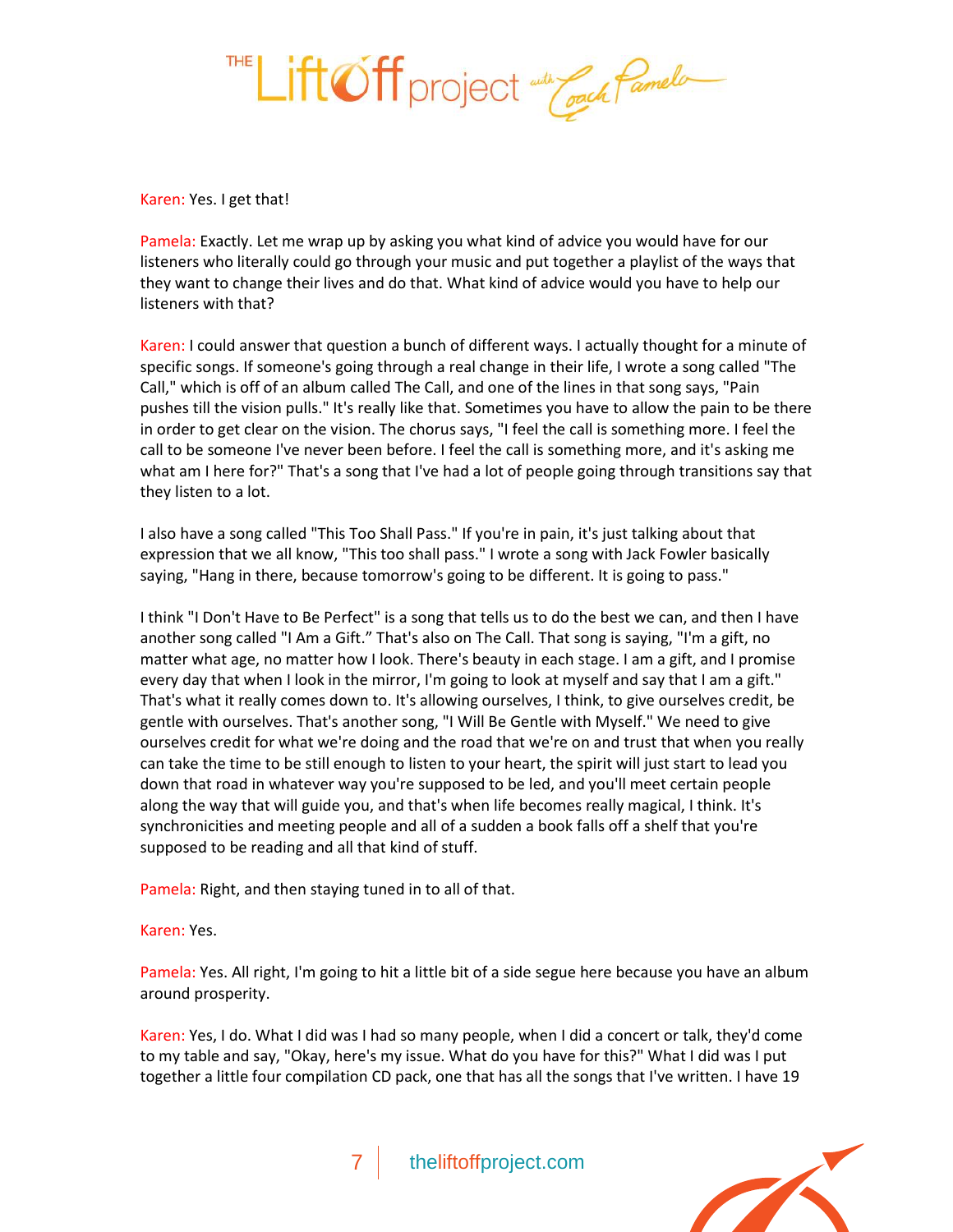

CDs at this point, so I can borrow from all different CDs. One CD is just called "Prosperity." It's every song or chant that I wrote that has the message of prosperity. I also have another album called "Love and Acceptance", and I have one that's called "Stillness", because people would always say, "What do you have that's just mellow the whole time that I could use to just get really centered and grounded or use it for meditation or in a yoga class?" So I did "Stillness." The last one of that series was "Power Up", so for people who were working out or they're going to go in for a big business meeting, it's all my most, "Rah rah, you can do it," kind of songs.

Pamela: Perfect! We've got a soundtrack for whatever we want to create in our lives.

Karen: Yes, pretty much. If you don't have it, I'll write it for you.

Pamela: Awesome! Thank you, Karen, for taking the time today. I so appreciate you joining us.

Karen: Well, it was my pleasure. Thank you so much for having me and for all the good work that you're doing in the world. I just love it that we're both doing this kind of work that's about saying yes to life, and it's great. Thank you for having me!

Pamela: Thank you!

Song Lyrics: Gonna be the first on the dance floor, the first to raise my hand,

The first to state my opinion, the first to take a stand.

I won't play it safe and wait for a sign.

I'm going to throw myself out there and let my light shine.

Let it shine, let it shine.

I let my big, bright, brilliant beam of radiant light shine.

Pamela: I am not as good as Karen, but wasn't that amazing? If you want to learn more about Karen's work, she's doing lots of women's retreats, and I believe she has a soul tribe gathering. Sounds very cool. You can check her out at KarenDrucker.com. That's KarenDrucker.com, so go on over there. Visit and see what she's up to.

That's it for this segment of the LiftOff Project. Be sure to visit our web site, TheLiftOffProject.com/podcast, where you can download a transcript of today's episode. If you have a question for an upcoming segment of "Ask Coach Pamela", go to TheLiftOffProject.com/question and leave me a voicemail. If I answer your question in a future episode, I'll send you a free deck of reinvention cards as a gift, so go on over there and leave me a question. You can also connect with me on Twitter, Facebook, and Instagram